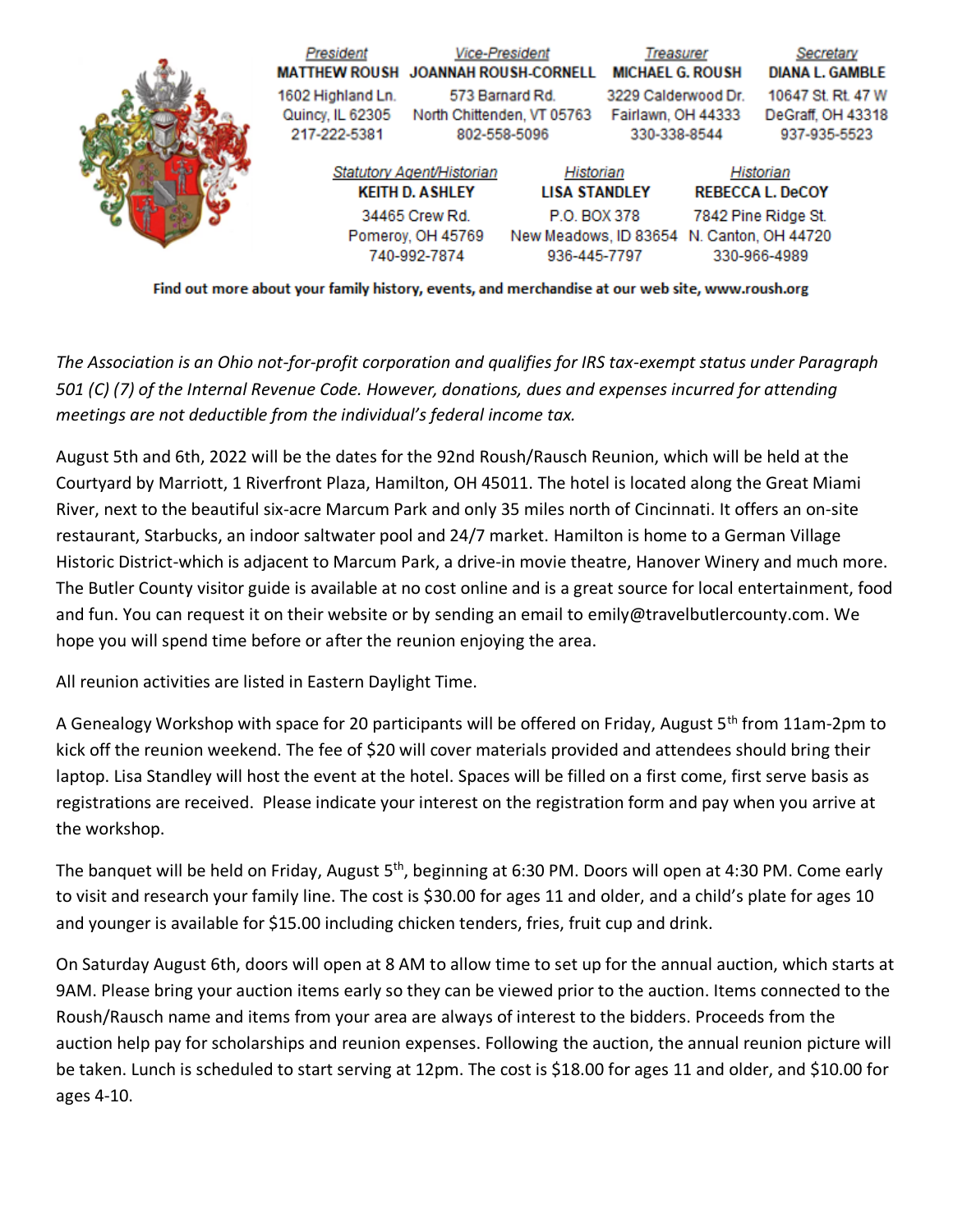The room rates are \$114.00 for a King bed and \$124.00 for two Queen beds (+tax). Please call the reservation line at 1-800-Marriott for reservations. You must identify as a member of the Roush Family Reunion initially to receive these rates. The cut-off date for these rates is July 15<sup>th</sup>. Any reservations after this date will be subject to higher room rates. Check in time is 3pm and check-out is 12pm.

The reunion venue can accommodate 300 people. Advanced reservations are required and should be sent in using the registration form included with the newsletter. Walk-ins and late reservations may not be accommodated. Reservations must be received by July 15<sup>th</sup>.

The Association will again be awarding two \$1,000 scholarships to graduating high school seniors. The education committee will determine the recipients. Applications must be obtained by sending a selfaddressed, stamped envelope with the request to Michael D. Roush 45 Parson Hill Road, Strafford, NH 03884. ALL APPLICATIONS MUST BE RECEIVED BY JULY 8<sup>th</sup>. If applicants choose to send a picture, the association will include this when recipients are listed on the webpage.

The Association has been awarding this scholarship since 1995. We would love to hear from previous scholarship winners regarding what they are doing now. This information can be mailed to Michael D. Roush at the address above or emailed to mdr53@hotmail.com.

Annual membership / Lifetime membership / Scholarship donations – Use the order form included with the newsletter to request or renew your membership.

Deaths / Address - Please send deaths since the last reunion, names needing removed from the mailing list or corrected address to Michael G. Roush, 3229 Calderwood Dr. Fairlawn, OH 44333.

Future reunions - The family loves to travel to new places! If you are interested in finding out more about bringing the reunion to your area, speak with an officer and find out how.

Ways to get involved – Many hands make light work. Share your gifts and talents with the family. Listed are a few ways to get more involved: volunteer during the reunion (sales table, photography, setting up/tearing down…) find out more about becoming an officer or trustee, or share family research. Help is always needed throughout the year. (Legal, Website, Accounting) Please reach out to an officer or trustee for more information on getting involved.

The Association has several items for sale. Please consider supporting the Association by purchasing these items for yourself or as gifts. Use the order form included with the newsletter and make checks payable to Roush Association.

We hope to see you in August in Hamilton, Ohio!

**Diana L. Gamble, Secretary**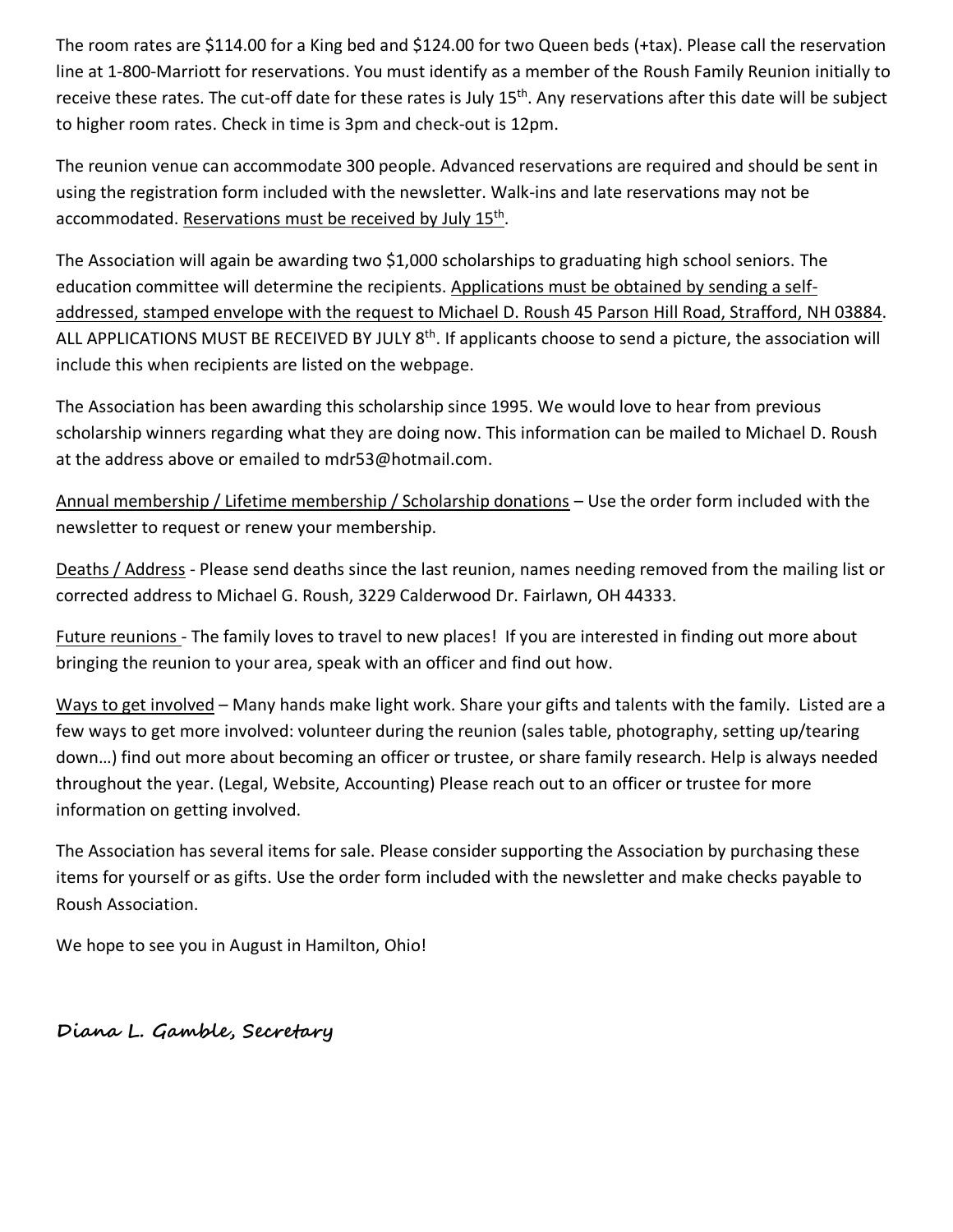## **ROUSH/RAUSCH Reunion Registration Form 2022**

| Genealogy Workshop (\$20 due at the workshop) Yes, I am interested                     |                                                                    |  |  |           |                                                                                                                                                                                                        |  |
|----------------------------------------------------------------------------------------|--------------------------------------------------------------------|--|--|-----------|--------------------------------------------------------------------------------------------------------------------------------------------------------------------------------------------------------|--|
| <b>Banquet tickets</b> Ages 11+ Qty X \$ \$ \$30.00 = \$                               | younger                                                            |  |  |           |                                                                                                                                                                                                        |  |
| <b>Picnic tickets</b>                                                                  | younger                                                            |  |  |           | Ages 11+ Qty $\begin{array}{ c c c c c }\n \hline\n \text{Ages 10 and} & \text{Qty} & \text{X } \text{S} & \text{S18.00 = S} \\ \hline\n X & S & S10.00 & = S & \text{S10.01} \\ \hline\n \end{array}$ |  |
| Scholarship Donations are always appreciated                                           |                                                                    |  |  |           | $\sharp$                                                                                                                                                                                               |  |
| <b>T-shirt Pre-order:</b> Please list quantity next to size below. \$15 each           |                                                                    |  |  |           |                                                                                                                                                                                                        |  |
| See the design on our Facebook page or at www.roush.org before placing your order.     |                                                                    |  |  |           |                                                                                                                                                                                                        |  |
| Shirts will be handed out at the reunion. Pre-order ensures you get the size you need. |                                                                    |  |  |           |                                                                                                                                                                                                        |  |
|                                                                                        |                                                                    |  |  |           | $\frac{1}{2}$                                                                                                                                                                                          |  |
| 2022 Reunion photo-will be mailed after the reunion                                    |                                                                    |  |  | \$15 each | $\mathsf{S}$ and $\mathsf{S}$                                                                                                                                                                          |  |
| Total for all tickets, membership, donations and t-shirts                              |                                                                    |  |  |           | \$.                                                                                                                                                                                                    |  |
| Please list full names of everyone covered by this registration:                       |                                                                    |  |  |           |                                                                                                                                                                                                        |  |
|                                                                                        | <u> 1980 - Jan Barbara Barbara, maska kara bashkar a shekara t</u> |  |  |           |                                                                                                                                                                                                        |  |
|                                                                                        | Send form with check made payable to Roush Association to:         |  |  |           |                                                                                                                                                                                                        |  |

Michael G. Roush 3229 Calderwood Dr. Fairlawn, OH 44333